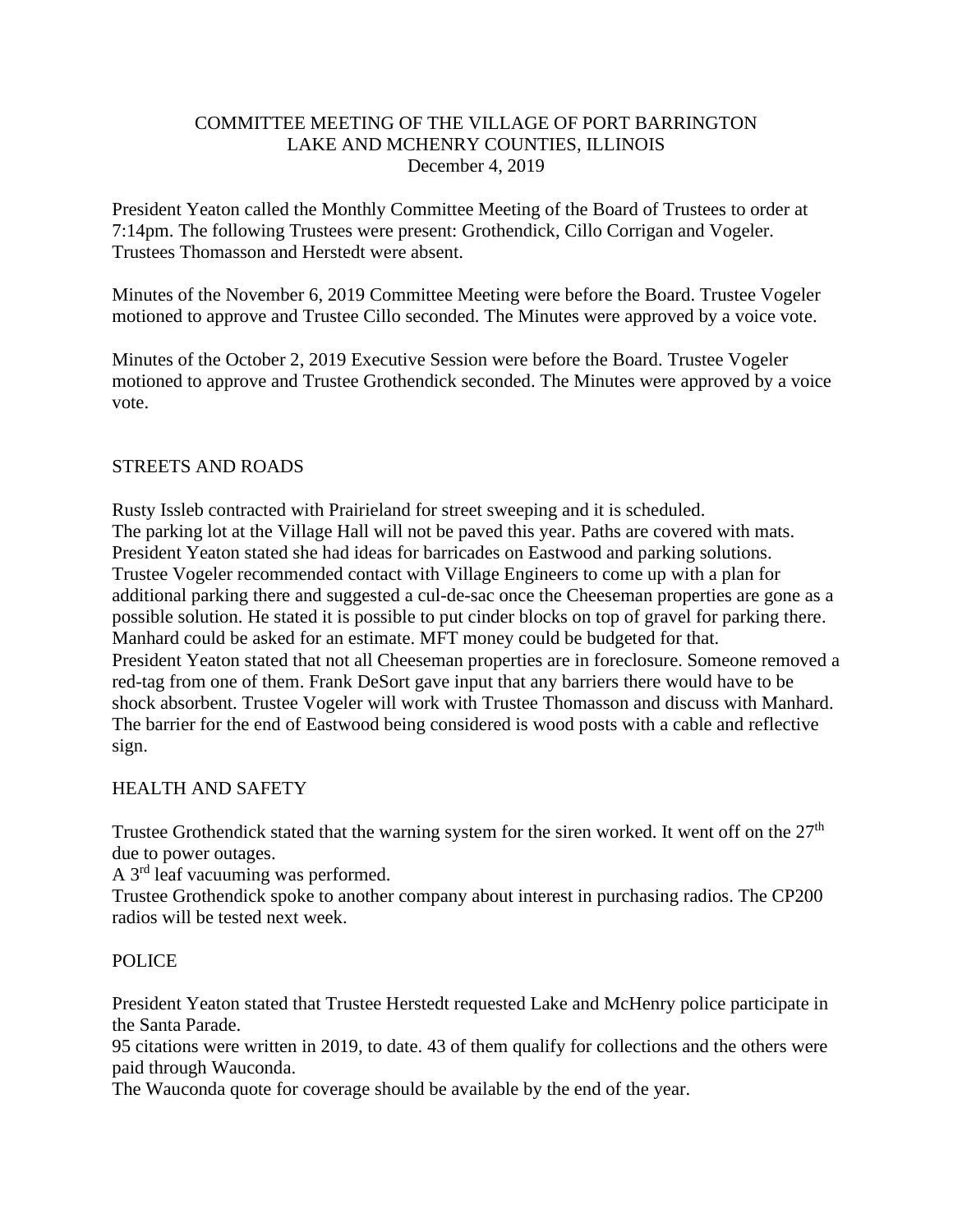Trustee Grothendick stated it is difficult to turn left onto Roberts Road from Center Street due to right turns from Darrell. President Yeaton will ask Trustee Herstedt to discuss that with the County.

# PARKS AND BEACHES

The Volunteer Appreciation Holiday Party will be December 12, 2019. The Santa Parade begins at noon on December 22, 2019. President Yeaton stated that last year there were complaints about snowmobiles so there will be communication with the snowmobile club.

# FORESTRY

Trustee Corrigan stated that Tree City USA certification was being worked on and would be submitted before the end of the year.

Rusty stated that a couple of trees fell during a recent storm.

# FINANCE

Trustee Corrigan stated that the software was being updated for outstanding vehicle tax payments. The list will go to Frank DeSort before the end of the year.

President Yeaton received an email from ComEd about LED lighting. 93 lights were identified and the Village owns 62 of them, according to the email, so they are responsible for 31. Trustee Corrigan stated he would look into that. He stated that the last time this was considered all of the lights qualified for LED bulbs but not all were compatible.

#### BUILDING AND ZONING

Trustee Vogeler got an email from the CRS representative who sent forms and wants phone conversation. Questions will be developed prior to starting the process.

The Zoning Board presented revised recommendations for BG approved businesses. They recommended approving daycare, preschool, nursing homes and private learning academies. Trustee Corrigan stated they were already in there but are conditional. President Yeaton expressed concern about nursing homes due to ambulance traffic. She recommended adding physical therapy. Trustee Corrigan stated that funeral related uses were listed as conditional for crematoriums, funeral homes and cemeteries. The Board wants to remove cemeteries and landfills. Trustee Vogeler asked about clubs and lodges and wants to clarify what that means and whether it should be a conditional use. It was suggested to change the name to "organizational club" or 501C3 and make it conditional. Trustee Vogeler stated that bowling alley should be conditional also. Trustee Corrigan stated that warehouse and distribution center should be defined better and that animal hospital should be conditional. President Yeaton recommended removing miscellaneous as a title and that subcategories should be moved to relevant categories. Sporting goods stores should be conditional. President Yeaton recommended time to review and asked Board members to come to the next Committee Meeting with suggestions for further discussion.